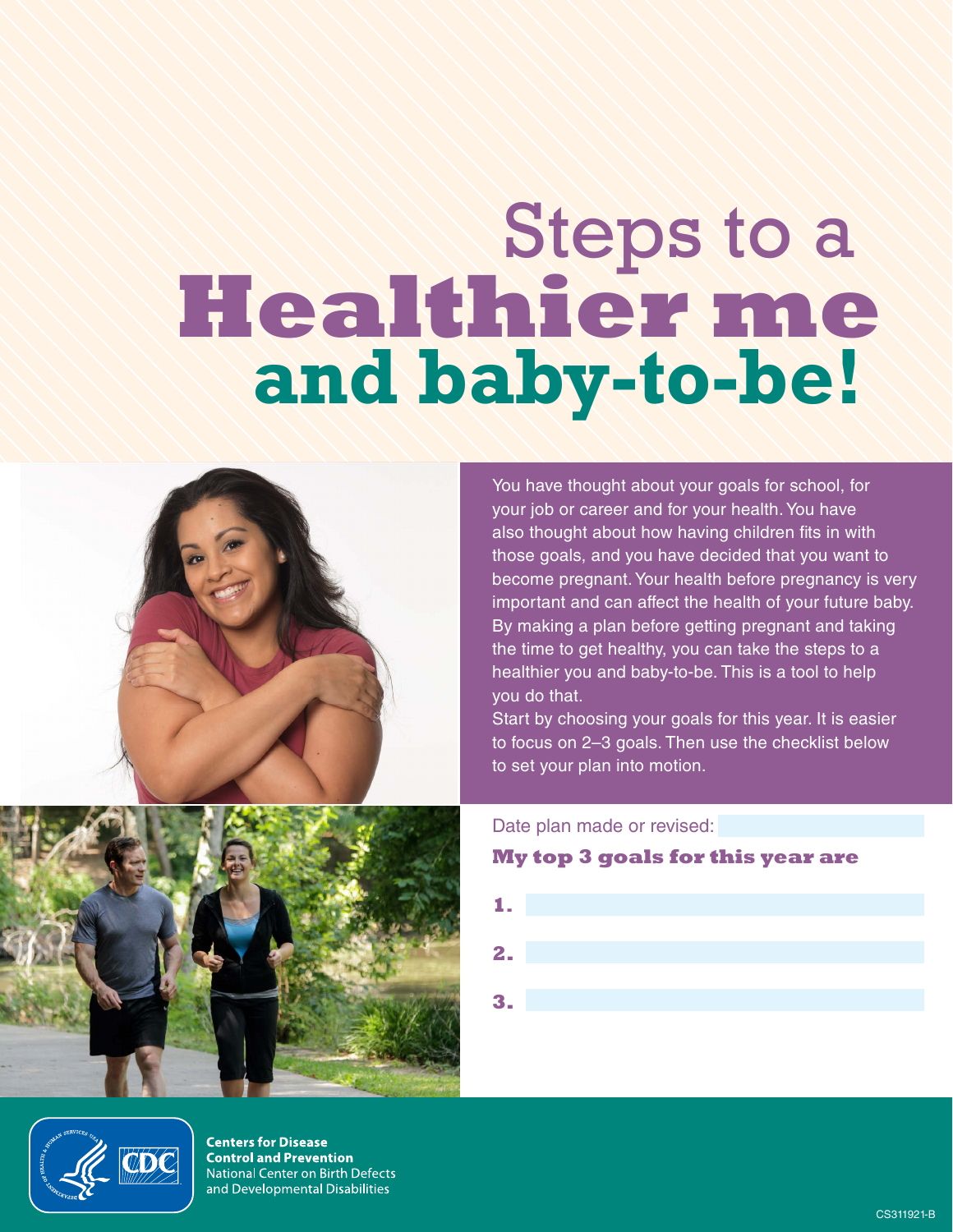



Check with your health insurance plan to find out if your eligible for preventive health services, such as screening, vaccinations, contraception (birth control) and counseling, with no co-payment or deductible. To learn more, "talk with your health insurance provider. If you don't have insurance, you may be eligible for services through Title V [\(https://mchb.hrsa.gov/maternal-child-health-initiatives\)](https://mchb.hrsa.gov/maternal-child-health-initiatives).

| 1. Plan pregnancies.                                                                                                                                                           |                    |  | I want to have children<br>years apart. (At least 18<br>months apart is recommended.)                                                         |  |
|--------------------------------------------------------------------------------------------------------------------------------------------------------------------------------|--------------------|--|-----------------------------------------------------------------------------------------------------------------------------------------------|--|
| Decide which goals to meet before having children-<br>school, work, financial.                                                                                                 |                    |  | I want to finish having children when I am<br>years old.<br>Make a regular appointment with my doctor.                                        |  |
|                                                                                                                                                                                |                    |  | My next appointment is<br>I will talk with my doctor about the prescribed and over-the-                                                       |  |
| Use contraception (birth control) correctly and at all<br>times until we are ready to get pregnant.                                                                            |                    |  | counter drugs I am taking and which ones I need to stop or<br>change.                                                                         |  |
| I use                                                                                                                                                                          |                    |  | Reminder! Take this with me to the appointment.                                                                                               |  |
| I will talk with my doctor (or nurse practitioner, nurse<br>midwife, physician assistant) if I have new health issues<br>or am taking medicines that might affect my method of |                    |  | 2. Eat healthy foods.                                                                                                                         |  |
| contraception.                                                                                                                                                                 |                    |  | Planning meals and snacks ahead of time and having the food                                                                                   |  |
| I will talk with my doctor about when and how to stop<br>using my contraception.                                                                                               |                    |  | on hand make it less likely that I will make unhealthy choices.<br>Make a list before I go to the grocery store, farm stand                   |  |
| Make sure I have my chosen method of contraception.                                                                                                                            |                    |  | or market, or neighborhood garden.                                                                                                            |  |
| IUD or implant.                                                                                                                                                                |                    |  | Include plenty of vegetables and fruits. (Eat my colors!)                                                                                     |  |
| Depo-Provera (contraceptive shot).                                                                                                                                             |                    |  | Shop the outside edge of the store where the healthiest<br>food is sold.                                                                      |  |
| Birth control pills, patch, or ring.                                                                                                                                           |                    |  |                                                                                                                                               |  |
| Condoms.                                                                                                                                                                       |                    |  | 3. Be active.                                                                                                                                 |  |
| Spermicidal gel, cream, foam, suppository, or sponge.<br>Diaphragm or cervical cap: Make sure it fits properly,<br>there are no holes, and I use it every time.                |                    |  | Exercise is easier with a friend. Fitting in several 10-minute<br>activity sessions throughout the day can help me reach my<br>activity goal. |  |
| Remove, replace, update, refill, or get more by                                                                                                                                |                    |  | Try to get 150 minutes of moderate intensity physical                                                                                         |  |
|                                                                                                                                                                                |                    |  | activity each week.                                                                                                                           |  |
| Think about my goals for children.                                                                                                                                             |                    |  | At<br>(times - after lunch, after work, etc.)                                                                                                 |  |
| I want to have                                                                                                                                                                 | child or children. |  | By                                                                                                                                            |  |
| I want to get pregnant when I am<br>years old.                                                                                                                                 |                    |  | (walking, going to the gym, etc.)                                                                                                             |  |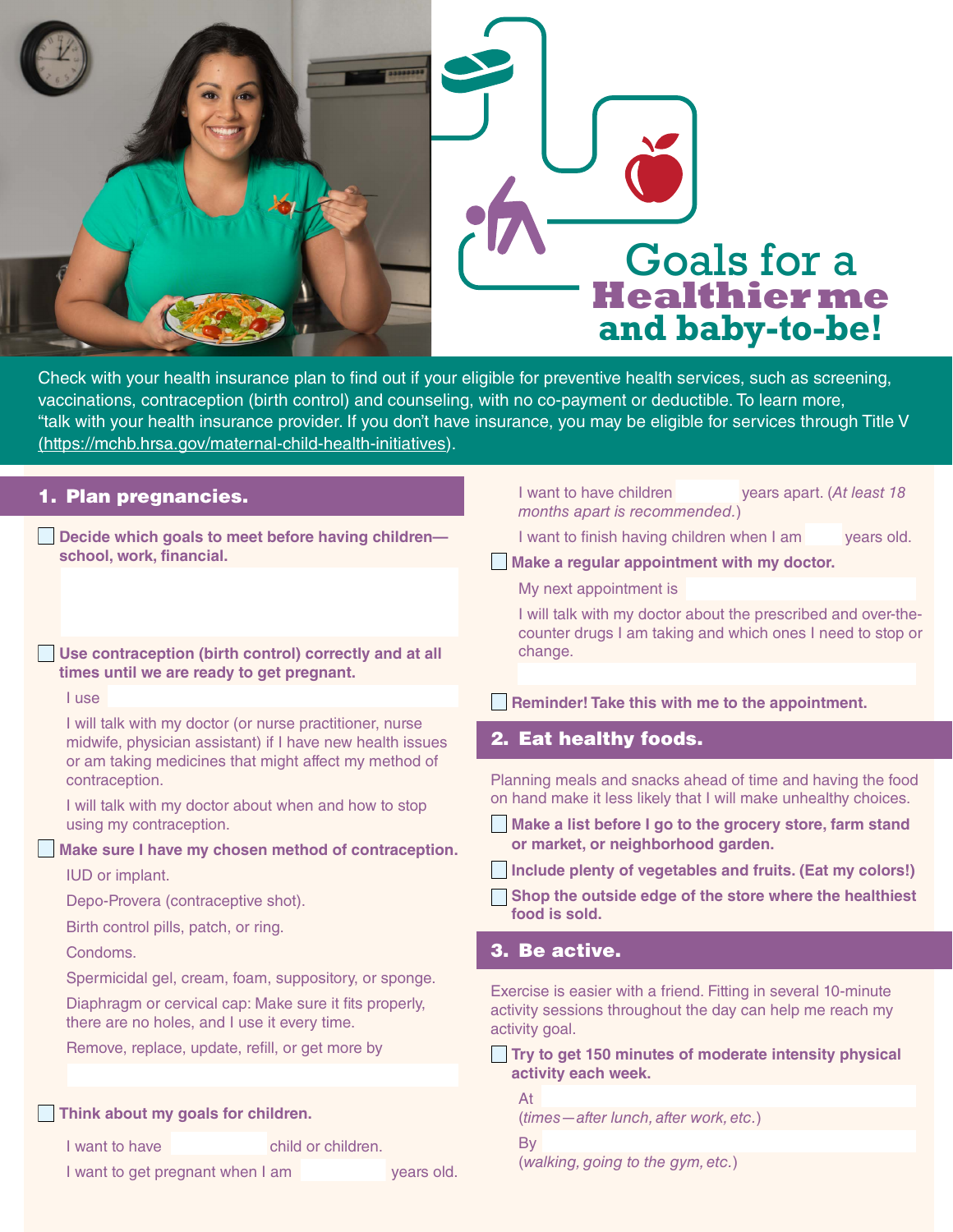

# Goals for a **Healthierme and baby-to-be!**

# 3. Be active. *(continued)*

#### **My exercise friend.**

My **exercise** friend is

**Find ways to be active at home and at work.** 

Walk outside during lunch.

**Other** 

### 4. Take 400 micrograms (mcg) of folic acid daliy.

Folic acid is good for my health. Taking it daily will help prevent birth defects of the brain and spine when I decide to or if I get pregnant before I am ready.

- **Take a vitamin with folic acid every day unless I eat a serving of breakfast cereal that says it has 400 mcg of folic acid on the nutrition label.**
- **Place vitamins by my toothbrush or on the kitchen counter or to help me remember to take them daily.**

#### 5. Protect myself from sexually transmitted infections (STIs).

#### **If I choose to have sex**

**Agree to have sex with only one person who has agreed to have sex with only me.** 

- **Buy a supply of condoms, and use them correctly and every time.**
- **Get checked if I have been exposed to STIs. [http://www.cdc.gov/std/healthcomm/the-facts.htm.](http://www.cdc.gov/std/healthcomm/the-facts.htm)**

**If needed, take all the medicine for the full time as directed by my doctor.**

# 6. Protect myself from other infections..

**Wash my hands frequently with soap and water.** 

**Ask my partner to change the cat litter.** 

**Stay away from people who are sick.** 

- **Try not to share food, drinks, or utensils with young children.**
- 7. Avoid harmful chemicals, metals, and other toxic substances around the home and in the workplace.

<https://prhe.ucsf.edu/toxic-matters>

8. Make sure my vaccinations (shots) are up-to-date.

Vaccinations are our best defense against many diseases. Sometimes, those diseases can cause serious problems. I want to protect myself against those diseases.

- **Remember to get a flu shot every year, especially if I am pregnant.**
- **Check the vaccination schedule before I see my doctor [http://www.cdc.gov/vaccines/schedules/easy-to-read/](https://www.cdc.gov/vaccines/schedules/hcp/imz/adult.html?CDC_AA_refVal=https%3A%2F%2Fwww.cdc.gov%2Fvaccines%2Fschedules%2Feasy-to-read%2Fadult.html) [adult.html](https://www.cdc.gov/vaccines/schedules/hcp/imz/adult.html?CDC_AA_refVal=https%3A%2F%2Fwww.cdc.gov%2Fvaccines%2Fschedules%2Feasy-to-read%2Fadult.html).**

**I need** 

- **Remind my doctor to update my vaccinations.**
- **My appointment is**

#### 9. Manage and reduce stress and get mentally healthy.

**Learn more about getting mentally healthy.** 

[http://www.womenshealth.gov/mental-health/](http://www.womenshealth.gov/mental-health) <http://www.nimh.nih.gov/index.shtml>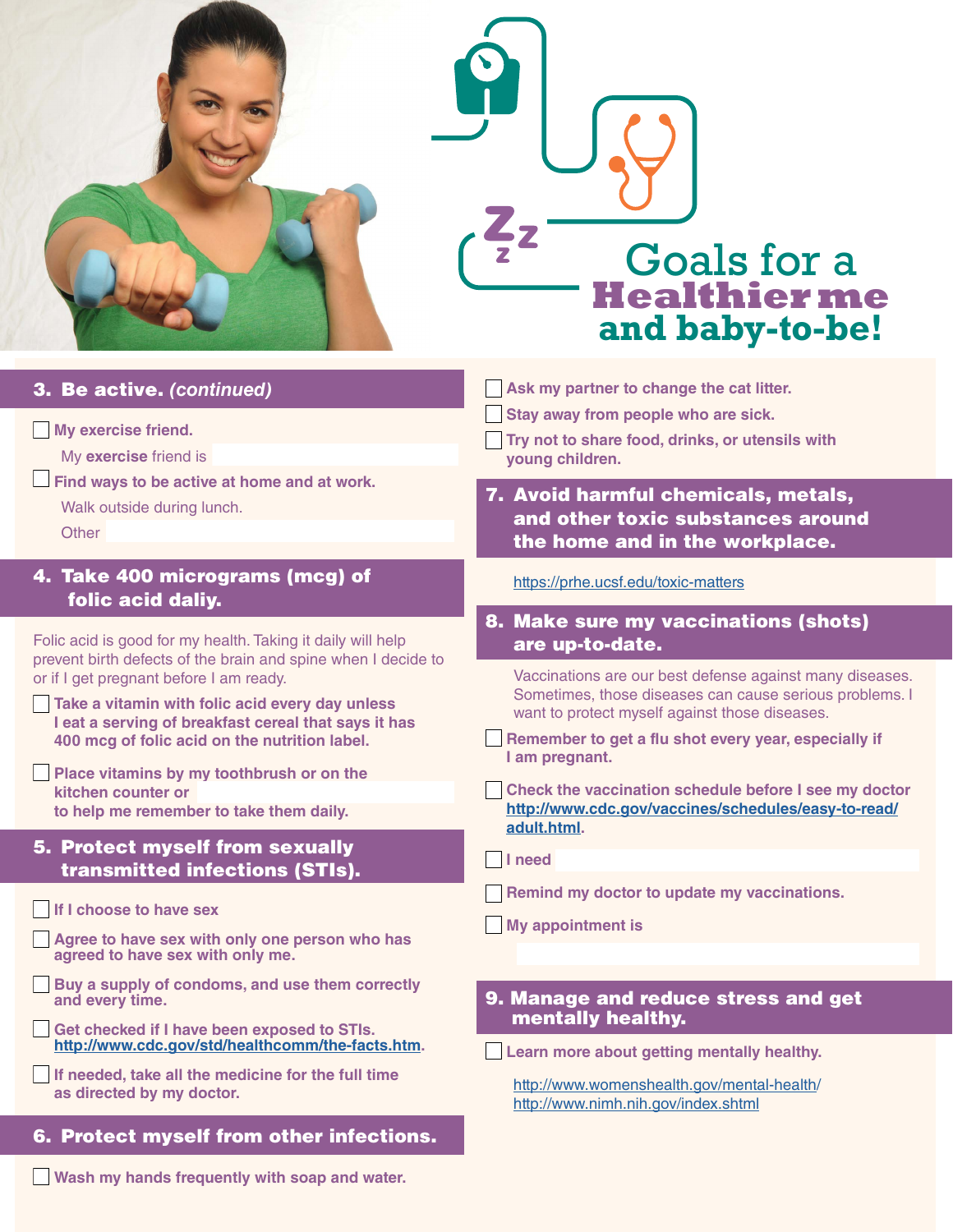



#### 9. Manage and reduce stress and get mentally healthy. *(continued)*

**Be aware of things that cause me stress.** 

**Make a plan to reduce my stress.** 

Get enough rest.

Exercise to lift my mood.

Limit alcohol and avoid cigarettes and other drugs.

**Find a support person or group, if needed.** 

My support person or group is

#### 11. Stop using certain drugs or prescription medicine that are not mine.

Taking drugs not prescribed for me is not good for me or my baby-to-be. There are different effects depending on the drugs used. I want my baby and me to be as healthy as possible!

**Make an appointment with my doctor to talk about help for this.** 

My appointment is

**Find a support person or group for additional help.** Contact information for support

#### 10. Stop Smoking.

Smoking is not healthy for me or others around me. I want to be healthy! Secondhand smoke is not healthy either. I will avoid being around people when they smoke and will ask my partner not to smoke around me. Smoking can cause problems such as difficulty getting pregnant, separation of the placenta from the womb too early resulting in bleeding, placenta covering the cervix which can cause bleeding, and the water breaking too early. Problems for the baby include being born too small, being born too early, dying before birth or after birth, sudden infant death syndrome (SIDS), and possible birth defects.

**Make an appointment with my doctor to talk about help for this.** 

My appointment is

**Find a support person or group for additional help.** 

Contact information for support

**Check out www.BeTobaccoFree.gov and**  <http://smokefree.gov/>

Call 1-800-QUIT-NOW (1-800-7848-669)

# 12. Stop drinking alcohol if I am trying to get pregnant.

Drinking alcoholic drinks when trying to get pregnant and during pregnancy can cause problems for me and my baby. <http://www.cdc.gov/ncbddd/fasd/.>

- **Stop drinking when I start trying to get pregnant and right away if I find myself pregnant before planned. Drinking during pregnancy can cause birth defects. There is no known safe level of alcohol in pregnancy.**
- **Make an appointment with my doctor if I need help to stop drinking.**